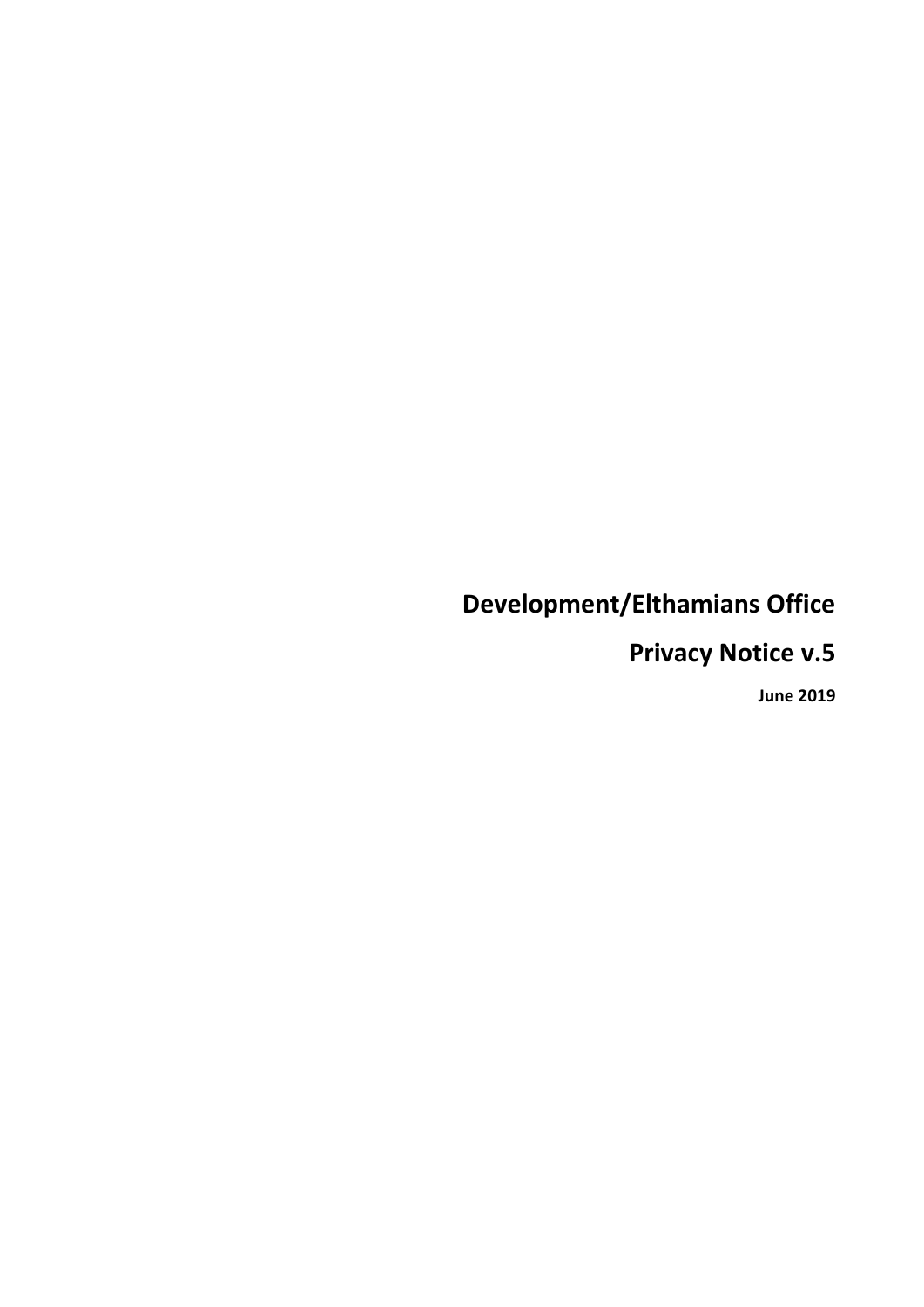

#### **Who we are**

This privacy notice relates to Development/Elthamians Office, as part of Eltham College, which is the Data Controller for the purposes of the relevant legislation ("Data Protection Law")**<sup>1</sup>** . Eltham College is a registered company with company number 03245525, and a registered charity (number 1058438), and is registered at Grove Park Road, London SE9 4QF.

#### **What this privacy notice is for**

This policy is intended to provide information about how the Development/Elthamians Office will use (or "process") personal data about individuals including: its staff, its current and past pupils and their parents, carers or guardians. Those in the role of parents, carers or guardians are referred to in this policy as "parents".

This information is provided because Data Protection Law gives individuals rights to understand how their data is used. Staff, parents, pupils and alumni are all encouraged to read this Privacy Notice and understand the Development/Elthamians Office's obligations to its entire community.

This Privacy Notice applies alongside any other information the school may provide about a particular use of personal data, for example when collecting data via an online or paper form.

This Privacy Notice also applies in addition to the school's other relevant terms and conditions and policies, including:

- any contract between the school and its staff or the parents of pupils;
- the school's policy on taking, storing and using images of children;
- the school's CCTV policy;
- the school's retention of records policy;
- the school's data protection policy for staff
- the school's IT policies, including its Acceptable Use of IT policy.

Anyone who works for, or acts on behalf of, the Development/Elthamians Office (including staff, volunteers, governors and service providers) should also be aware of and comply with this Privacy Notice, and where appropriate, the school's data protection policy for staff, which also provides further information about how personal data about those individuals will be used.

## **Responsibility for data protection**

1

The School has appointed the Bursar as Privacy and Compliance Officer. The Bursar, on behalf of the Development/Elthamians Office, will deal with all your requests and enquiries concerning the school's uses of your personal data (see section on Your Rights below) and endeavour to ensure that all personal data is

**<sup>1</sup>** *The law (the Data Protection Act 1998) changed on 25 May 2018 with the implementation of the General Data Protection Regulation (GDPR). The Information Commissioner's Office (ICO) is responsible for enforcing data protection law and has powers to take action for breaches of the law.*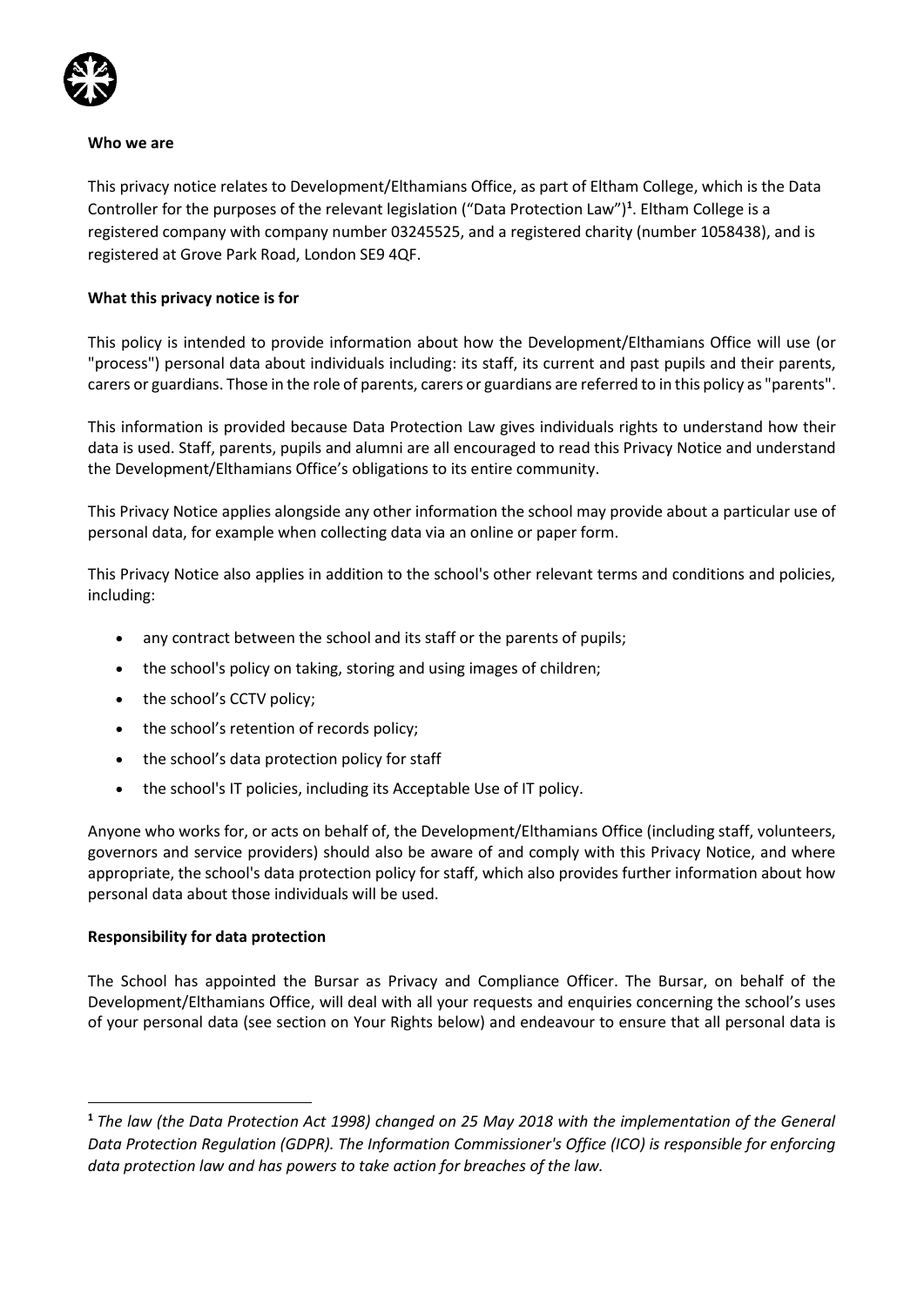

processed in compliance with this policy and Data Protection Law. The Bursar may be contacted on [Bursar@eltham-college.org.uk,](mailto:Bursar@eltham-college.org.uk) or by telephone on 020 8857 7360.

#### **Why the Development/Elthamians Office needs to process personal data**

The aim of the Development/Elthamians Office at Eltham College is to appropriately engage with the wider Elthamian community, be they current pupils, Old Elthamians, current and former parents of OEs, and current and former staff, and to support current and future activities at Eltham College. The collection and processing of data is necessary to accomplish this mission.

Some of this activity will need to carried out in order to fulfil its legal rights, duties or obligations, for example, in the case of Gift Aid.

Most uses of personal data will be made in accordance with the Office's legitimate interests, provided that these do not outweigh the impact on individuals, and provided it does not involve special or sensitive types of data.

The Development/Elthamians Office expects that the following uses will fall within that category of its (or its community's) "**legitimate interests**":

- Maintaining relationships with alumni and the school community, including direct marketing, careers engagement or fundraising activity;
- For the purposes of donor due diligence, and to confirm the identity of prospective donors and their background and relevant interests;
- To make use of archival photographic images of past school publications and events (including, music concert and theatre performance posters) in order to engage with the Elthamian community and promote the College. The archive images will be used on the alumni website, on the alumni's social media channels and on display boards at alumni eventsin accordance with the GDPR's public interest lawful basis;

#### **Types of personal data processed by the Development/Elthamians Office**

Data will include by way of example:

- names, addresses, dates of birth, telephone numbers, e-mail addresses and other contact details;
- bank details and other financial information of both alumni and parents who are making charitable donations to the school and/or buying memorabilia or event tickets.
- Past and present pupils' years of school attendance
- Occupation, professional and non-professional achievements, social interests and hobbies information
- Recorded attendance at alumni events
- correspondence with and concerning staff, pupils and parents past and present; and
- archival images of pupils engaging in school activities, and alumni images captured for engagement purposes within reason;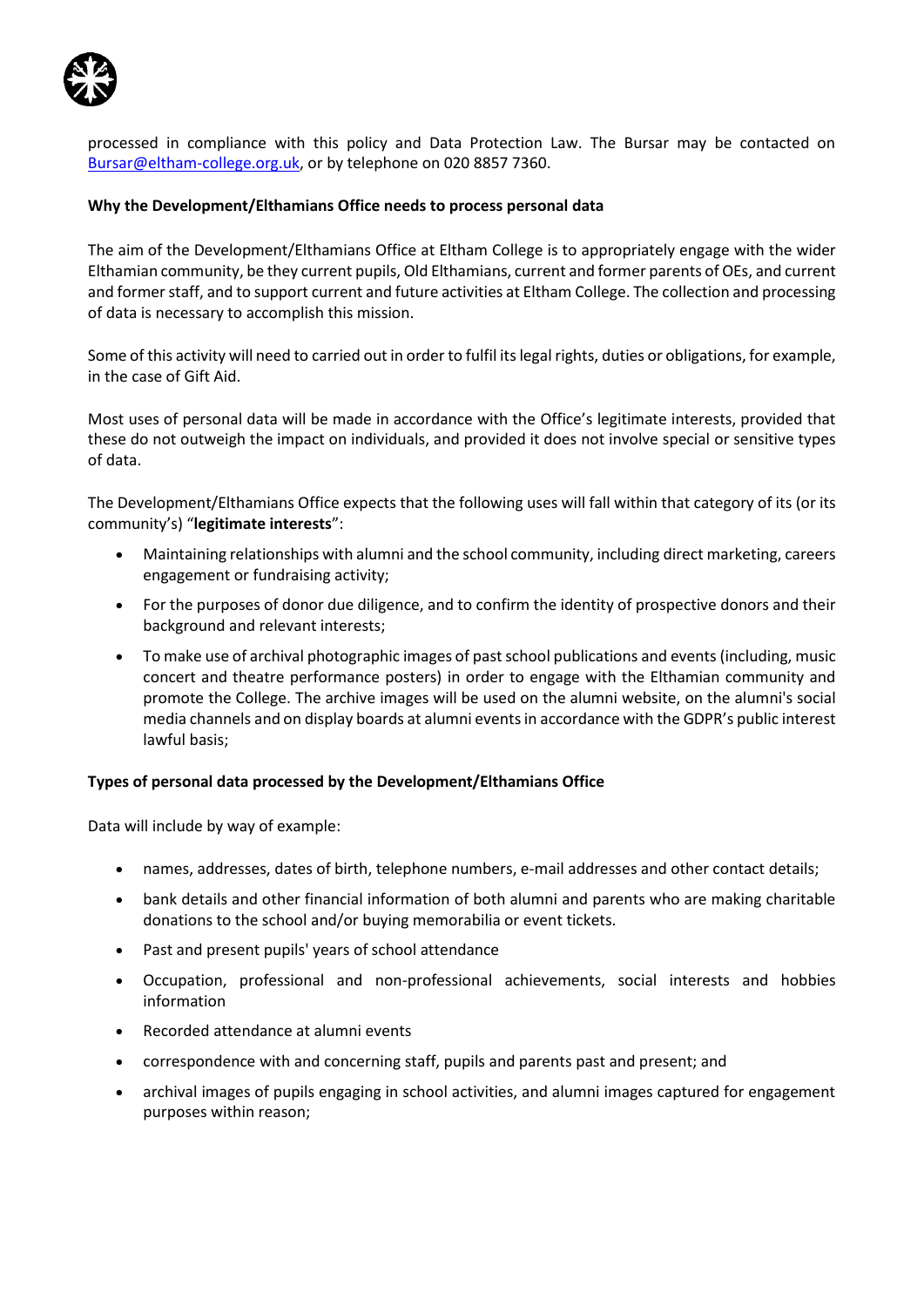

#### **How the Development/Elthamians Office collects data**

Generally, the Development/Elthamians Office receives personal data from the individual directly. This may be on a paper or electronic form, or simply in the ordinary course of interaction or communication (such as email, by telephone or by event registrations). We may receive data from third parties with your permission (e.g. Unifrog). In some cases, the Development/Elthamians Office will collect personal data provided through the school's admissions process and through publicly available sources, such as LinkedIn.

#### **Who has access to personal data and who the Development/Elthamians Office shares it with**

Occasionally, the school will need to share personal information relating to its community with third parties, such as:

- professional advisers (e.g. PR advisers and accountants);
- government authorities (e.g. HMRC); and
- appropriate regulatory bodies (e.g. the **[Teaching Regulation Agency](https://www.gov.uk/government/organisations/teaching-regulation-agency)**, the **[Independent Schools](https://www.isi.net/)  [Inspectorate](https://www.isi.net/)**, the **[Charity Commission](https://www.gov.uk/government/organisations/charity-commission)** or the **[Information Commissioner](https://ico.org.uk/)**).
- Appropriate service providers (e.g. printers of the alumni magazine)

For the most part, personal data collected by the Development/Elthamians Office will remain within the school, and will be processed by appropriate individuals only in accordance with access protocols.

However, a certain amount of relevant information relating to any OE with specific medical needs (such as dietary or accessibility requirements) will need to be provided to staff more widely in the context of providing the necessary care that the OE requires.

Finally, in accordance with Data Protection Law, some of the Office's processing activity is carried out on its behalf by third parties, such as IT systems, web developers or cloud storage providers. This is always subject to contractual assurances that personal data will be kept securely and only in accordance with the school's specific directions.

#### **How long we keep personal data**

The school will retain personal data securely and only in line with how long it is necessary to keep for a legitimate and lawful reason.

If you have any specific queries about how our retention policy is applied, or wish to request that personal data that you no longer believe to be relevant is considered for erasure, please the Bursar. However, please bear in mind that the school will often have lawful and necessary reasons to hold on to some personal data even following such a request**.**

A limited and reasonable amount of information will be kept for archiving purposes, for example; and even where you have requested we no longer keep in touch with you, we will need to keep a record of the fact in order to fulfil your wishes (called a "suppression record").

The school will also keep archives in the public interest. Archives will include, by way of example, photographs taken during a student's or staff member's time at Eltham College, posters from drama and music productions, photographs of alumni taken during alumni events, past school and alumni publications and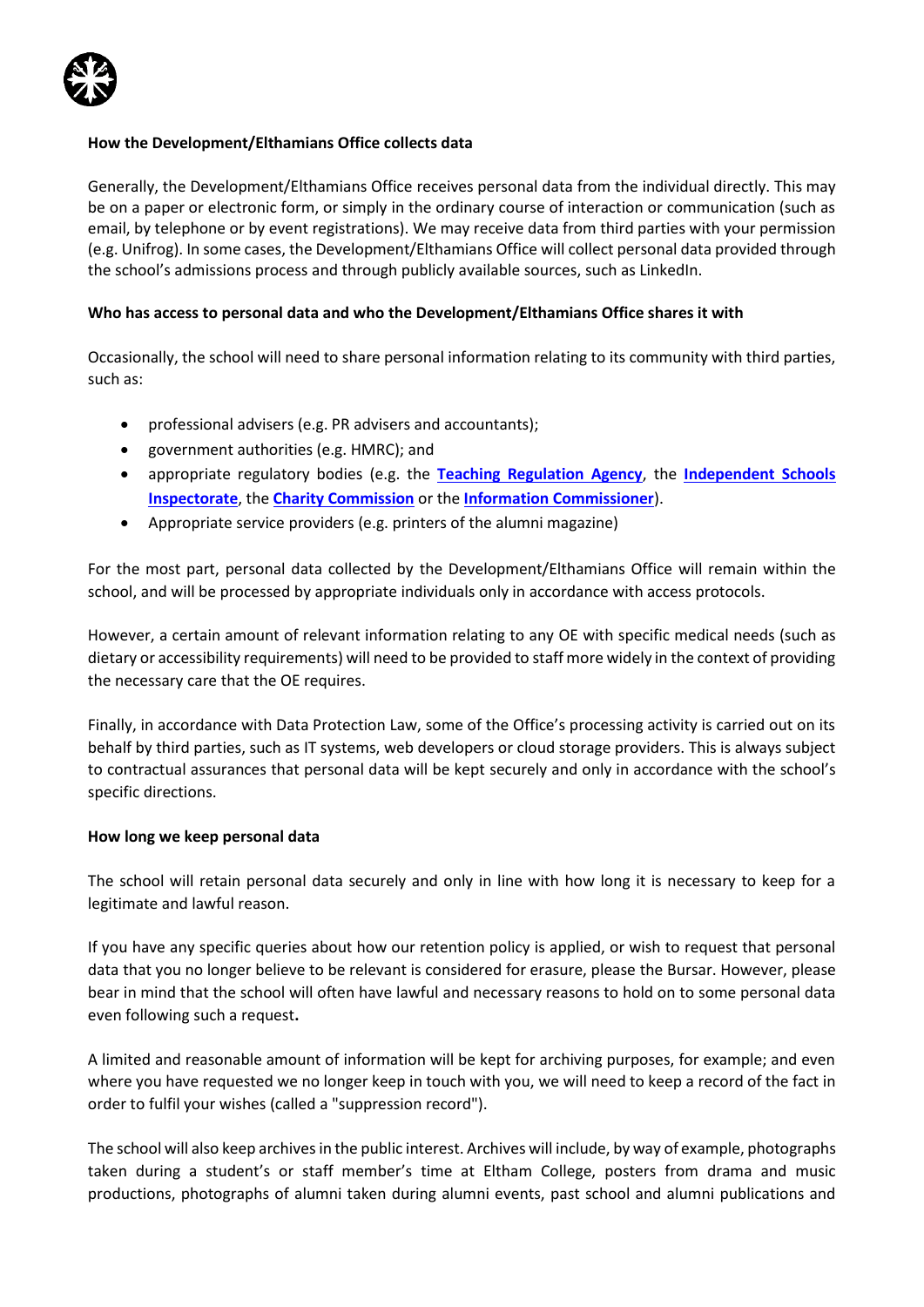

Speech Day programmes. An archives Data Protection Impact Assessment has been completed and will be regularly reviewed. For more information about the school archive please contact the Bursar.

## **Keeping in touch and supporting the school**

The Development/Elthamians Office will use the contact details of parents, alumni and other members of the school community to keep them updated about the activities of the school, or alumni and events of interest, including by sending updates and alumni magazines, by email and by post and through our closed online community "Elthamians Network", provided by Graduway.

Unless the relevant individual objects, the Development/Elthamians Office will also undertake fundraising research and activities. Fundraising helps support the work of Eltham College and is an important part of the Development/Elthamian Office. Eltham College will endeavour to undertake such activities in an effective and appropriate manner. Fundraising research allows Eltham College to identify those in the Elthamian community who are willing, able and likely to make donations and to ensure that the fundraising communications are appropriate and of interest. Unless the relevant individual objects, the fundraising research and activities will include:

- Contacting parents and/or alumni by post and email in order to promote and raise funds for the school and, where appropriate, other worthy causes;
- Collecting and analysing information from publicly available sources about parents' and former pupils' occupation, demographic profile and ongoing activities, in order to maximise the school's fundraising and career's engagement potential; and
- Providing telephone contact information to the company organising our annual telephone fundraising campaign under a data sharing agreement regulated by GDPR.

Should you wish to limit or object to any such use, or would like further information about them, please contact the Development/Elthamians Office in writing o[n elthamians@eltham-college.org.uk](mailto:elthamians@eltham-college.org.uk) or on 0208 851 9840. You always have the right to withdraw consent where given, or otherwise object to direct marketing or fundraising. However, the Development/Elthamians Office is nonetheless likely to retain some of your details (not least to ensure that no more communications are sent to that particular address, email or telephone number).

#### **Your rights**

The rights under Data Protection Law belong to the living individual to whom the data relates. You have the right to opt out of any or all forms of communications from the Development/Elthamians Office and profiling your communications preferences will not be used against you but may affect the type of service we will be able to provide. For further explanations or if you would like to discuss communication preferences, please contact the Development/Elthamians Office.

• Rights of access, etc.

Individuals have various rights under Data Protection Law to access and understand personal data about them held by the school, and in some cases ask for it to be erased or amended or have it transferred to others, or for the school to stop processing it – but subject to certain exemptions and limitations.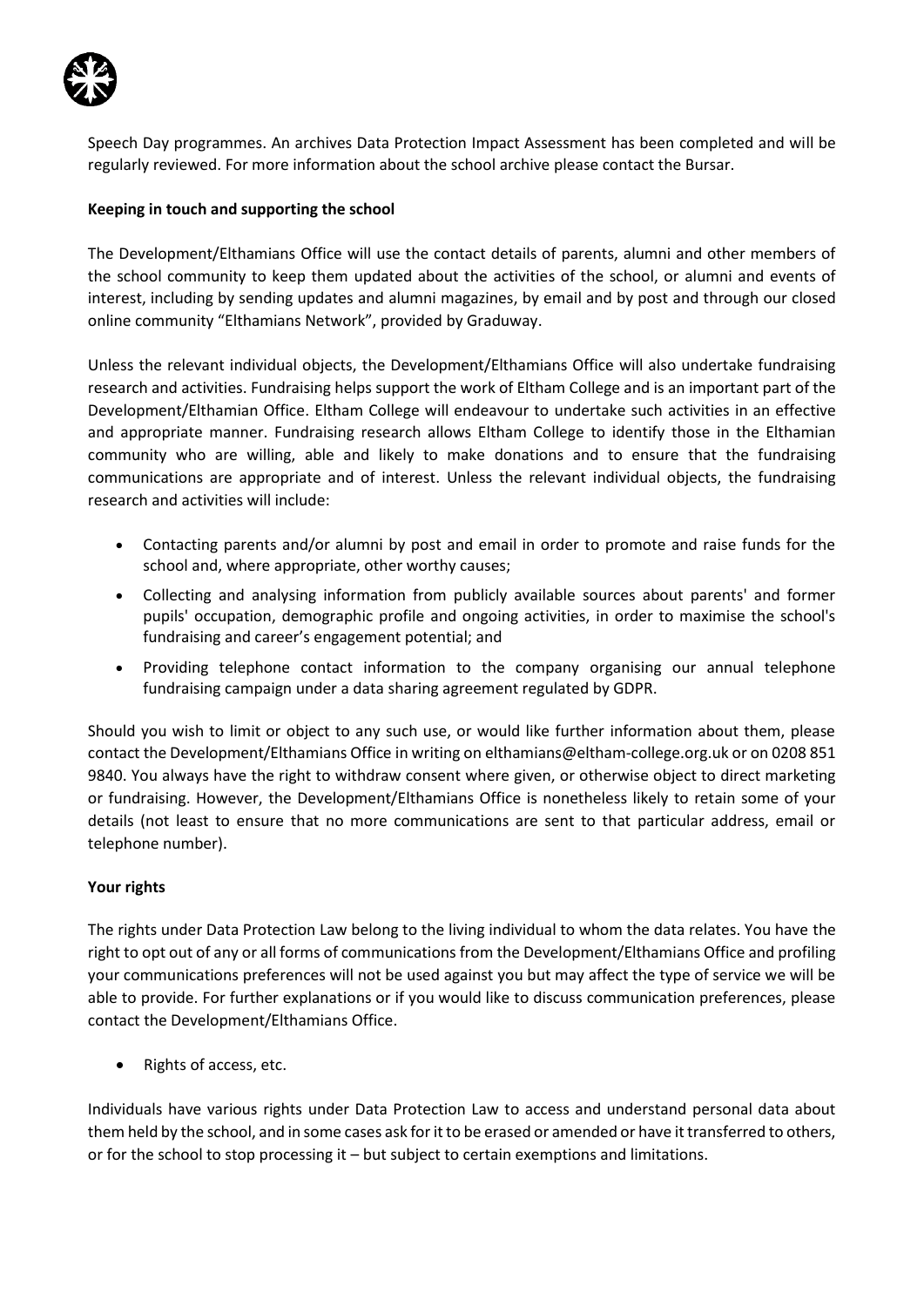

Any individual wishing to access or amend their personal data, or wishing it to be transferred to another person or organisation, or who has some other objection to how their personal data is used, should put their request in writing to the Development/Elthamians Office, by post to the College or by email to [elthamians@eltham-college.org.uk.](mailto:elthamians@eltham-college.org.uk)

The Development/Elthamians Office will endeavour to respond to any such written requests as soon as is reasonably practicable and in any event within statutory time-limits (which is one month in the case of requests for access to information).

The Development/Elthamians Office will be better able to respond quickly to smaller, targeted requests for information. If the request for information is manifestly excessive or similar to previous requests, the school may ask you to reconsider, or require a proportionate fee (but only where Data Protection Law allows it).

Requests that cannot be fulfilled

You should be aware that the right of access is limited to your own personal data, and certain data is exempt from the right of access. This will include information which identifies other individuals (and parents need to be aware this may include their own children, in certain limited situations – please see further below), or information which is subject to legal privilege (for example legal advice given to or sought by the school, or documents prepared in connection with a legal action).

You may have heard of the "right to be forgotten". However, we will sometimes have compelling reasons to refuse specific requests to amend, delete or stop processing your personal data: for example, a legal requirement, or where it falls within a legitimate interest identified in this Privacy Notice. All such requests will be considered on their own merits.

Pupil requests

Pupils can make subject access requests for their own personal data, provided that, in the reasonable opinion of the school, they have sufficient maturity to understand the request they are making (see full Eltham College privacy policy). A pupil of any age may ask a parent or other representative to make a subject access request on his/her behalf.

Indeed, while a person with parental responsibility will generally be entitled to make a subject access request on behalf of younger pupils, the law still considers the information in question to be the child's: for older pupils, the parent making the request may need to evidence their child's authority for the specific request.

Pupils aged around 13 and above are generally assumed to have this level of maturity, although this will depend on both the child and the personal data requested, including any relevant circumstances at home. Slightly younger children may however be sufficiently mature to have a say in this decision, depending on the child and the circumstances.

## **Data accuracy and security**

The Office will endeavour to ensure that all personal data held in relation to an individual is as up to date and accurate as possible. Individuals should notify the Office of any significant changes to important information, such as contact details, held about them.